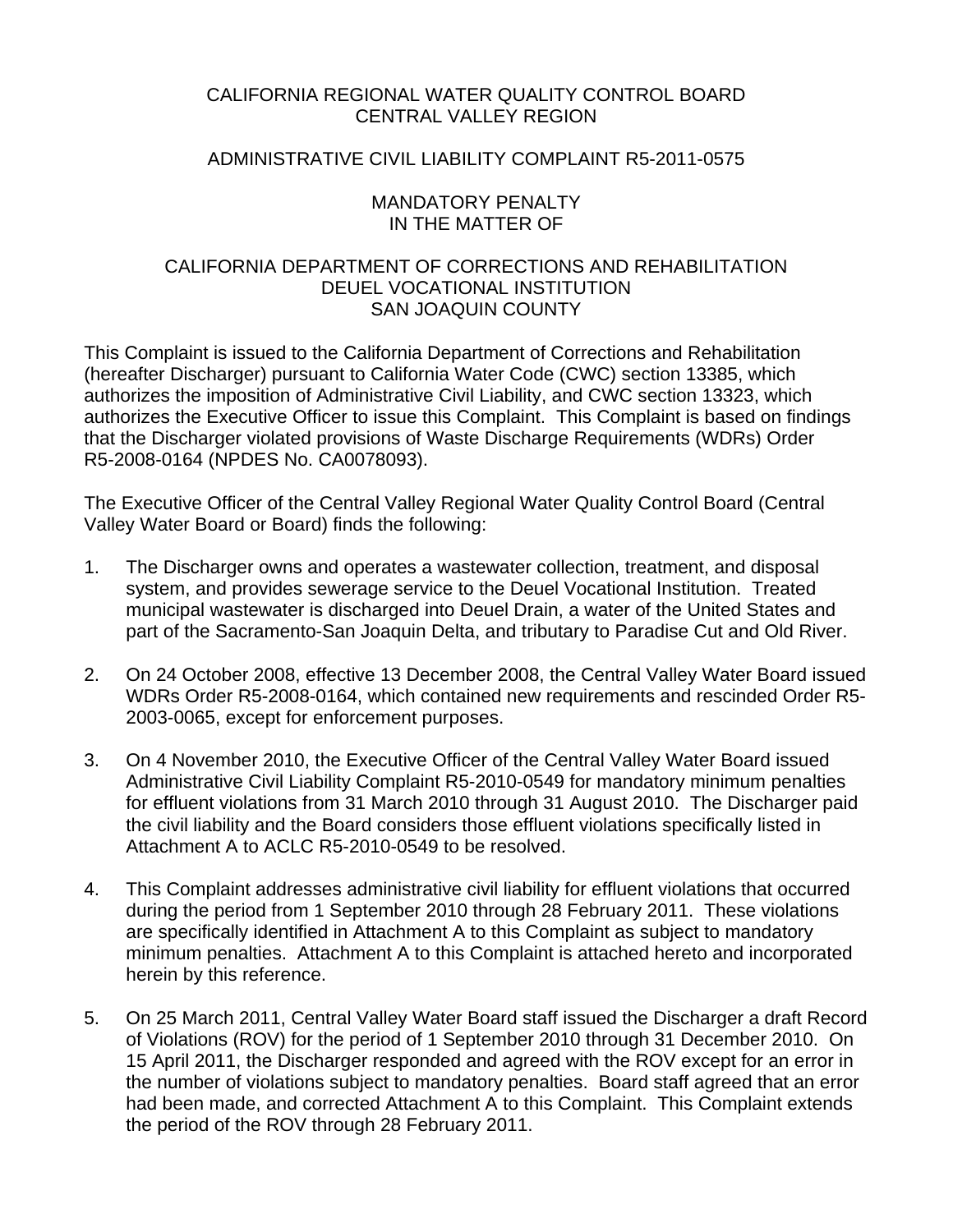6. CWC section 13385(h) and (i) require assessment of mandatory penalties and state, in part, the following:

CWC section 13385(h)(1) states:

Notwithstanding any other provision of this division, and except as provided in subdivisions  $(i)$ ,  $(k)$ , and  $(l)$ , a mandatory minimum penalty of three thousand dollars (\$3,000) shall be assessed for each serious violation.

CWC section 13385 (h)(2) states:

For the purposes of this section, a "serious violation" means any waste discharge that violates the effluent limitations contained in the applicable waste discharge requirements for a Group II pollutant, as specified in Appendix A to Section 123.45 of Title 40 of the Code of Federal Regulations, by 20 percent or more or for a Group I pollutant, as specified in Appendix A to Section 123.45 of Title 40 of the Code of Federal Regulations, by 40 percent or more.

CWC section 13385 subdivision (i)(1) states, in part:

Notwithstanding any other provision of this division, and except as provided in subdivisions (j), (k), and (l), a mandatory minimum penalty of three thousand dollars (\$3,000) shall be assessed for each violation whenever the person does any of the following four or more times in any period of six consecutive months, except that the requirement to assess the mandatory minimum penalty shall not be applicable to the first three violations:

- A) Violates a waste discharge requirement effluent limitation.
- B) Fails to file a report pursuant to Section 13260.
- C) Files an incomplete report pursuant to Section 13260.
- D) Violates a toxicity effluent limitation contained in the applicable waste discharge requirements where the waste discharge requirements do not contain pollutant-specific effluent limitations for toxic pollutants.
- 7. CWC section 13323 states, in part:

Any executive officer of a regional board may issue a complaint to any person on whom administrative civil liability may be imposed pursuant to this article. The complaint shall allege the act or failure to act that constitutes a violation of law, the provision authorizing civil liability to be imposed pursuant to this article, and the proposed civil liability.

8. WDRs Order R5-2008-0164 Effluent Limitations IV.A.1.a., include, in part, the following effluent limitations:

> a. The Discharger shall maintain compliance with the effluent limitations specified in the following table: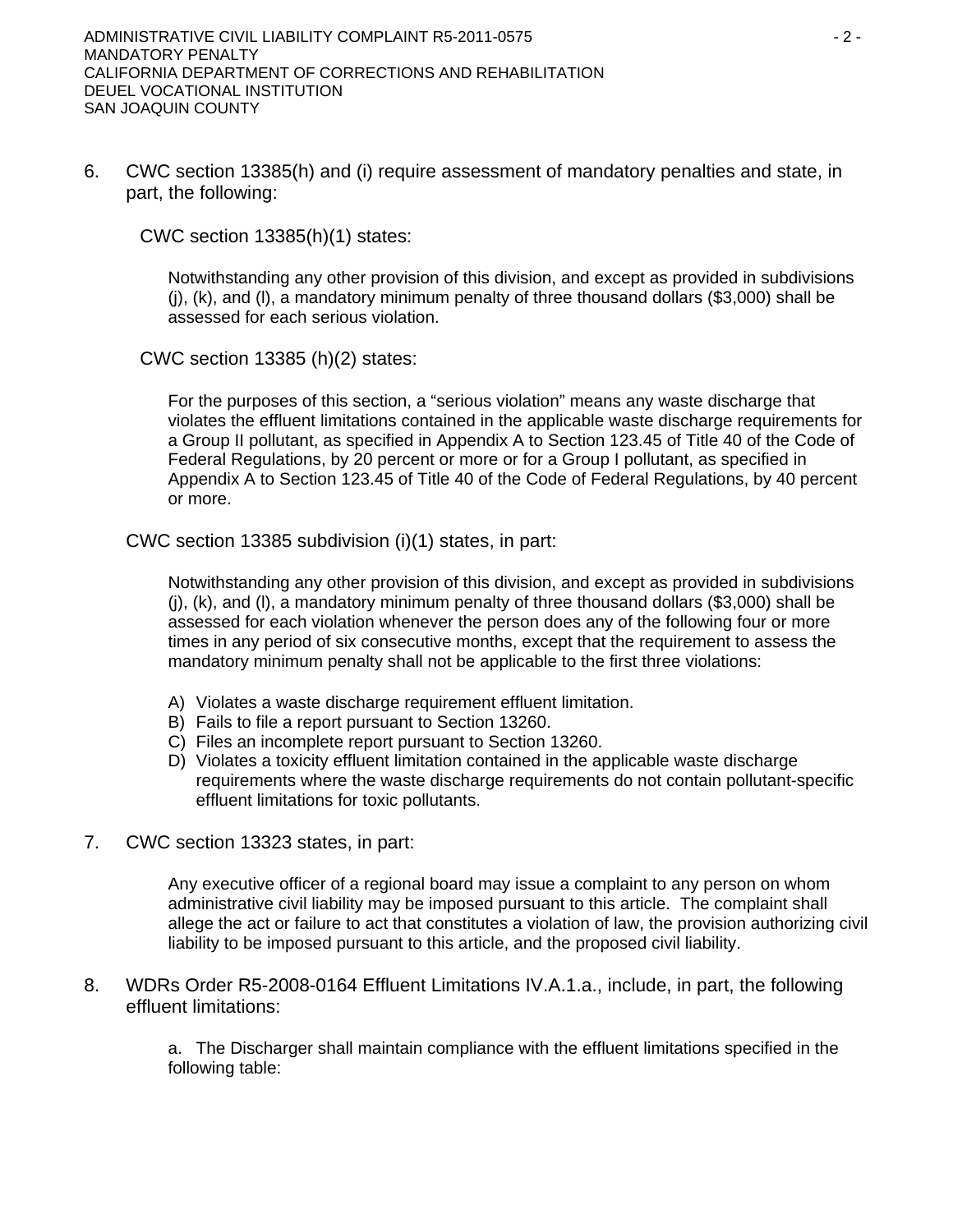|                                            | <b>Units</b> | <b>Effluent Limitations</b> |                   |              |                                                |                                        |  |
|--------------------------------------------|--------------|-----------------------------|-------------------|--------------|------------------------------------------------|----------------------------------------|--|
| <b>Parameter</b>                           |              | Average<br><b>Monthly</b>   | Average<br>Weekly | <b>Daily</b> | <b>Maximum</b> Instantaneous<br><b>Maximum</b> | <b>Instantaneous</b><br><b>Minimum</b> |  |
| Electrical Conductivity @ 25C   umhos/cml- |              | 700 <sup>2</sup>            | --                | $- -$        | $-$                                            | $- -$                                  |  |
|                                            |              | $1,000^3$                   |                   |              |                                                |                                        |  |
| Nitrate Nitrogen, Total (as N)             | mg/L         | 10                          | $\sim$ $\sim$     | $-$          | $-$                                            | $- -$                                  |  |

### **Table 6. Effluent Limitations – Discharge Point No. 001**

2 Applies from 1 April through 31 August

3 Applies from 1 September through 31 March

- 9. According to the Discharger's self-monitoring reports, the Discharger committed one (1) serious Group I violation of the above effluent limitations contained in WDRs Order R5-2008-0164 during the period beginning 1 September 2010 and ending 28 February 2011. This violation is defined as serious because the measured concentration of a Group I constituent exceeded maximum prescribed levels in WDRs Order R5-2008-0164 by forty percent or more. The mandatory minimum penalty for this serious violation is **three thousand dollars (\$3,000)**.
- 10. According to the Discharger's self-monitoring reports, the Discharger committed six (6) non-serious violations of the above effluent limitations contained in WDRs Order R5-2008-0164 during the period beginning 1 September 2010 and ending 28 February 2011. The non-serious violations are subject to mandatory penalties under CWC section 13385 subdivision (i)(1) because these violations were preceded by three or more similar violations within a six-month period. The mandatory minimum penalty for these non-serious violations is **eighteen thousand dollars (\$18,000)**.
- 11. The total amount of the mandatory penalties assessed for the cited effluent violations is **twenty-one thousand dollars (\$21,000).** A detailed list of the cited effluent violations is included in Attachment A, a part of this Complaint. This Complaint addresses administrative civil liability for violations that are specifically identified in Attachment A.
- 12. Issuance of this Administrative Civil Liability Complaint to enforce CWC Division 7, Chapter 5.5 is exempt from the provisions of the California Environmental Quality Act (Pub. Resources Code section 21000 et seq.), in accordance with California Code of Regulations, title 14, section 15321(a)(2).

# **THE CALIFORNIA DEPARTMENT OF CORRECTIONS AND REHABILITATION IS HEREBY GIVEN NOTICE THAT:**

- 1. The Executive Officer of the Central Valley Water Board proposes that the Discharger be assessed an Administrative Civil Liability in the amount of **twenty-one thousand dollars (\$21,000)**.
- 2. A hearing on this matter will be held at the Central Valley Water Board meeting scheduled on **3/4/5 August 2011**, unless the Discharger does one of the following by **6 June 2011**: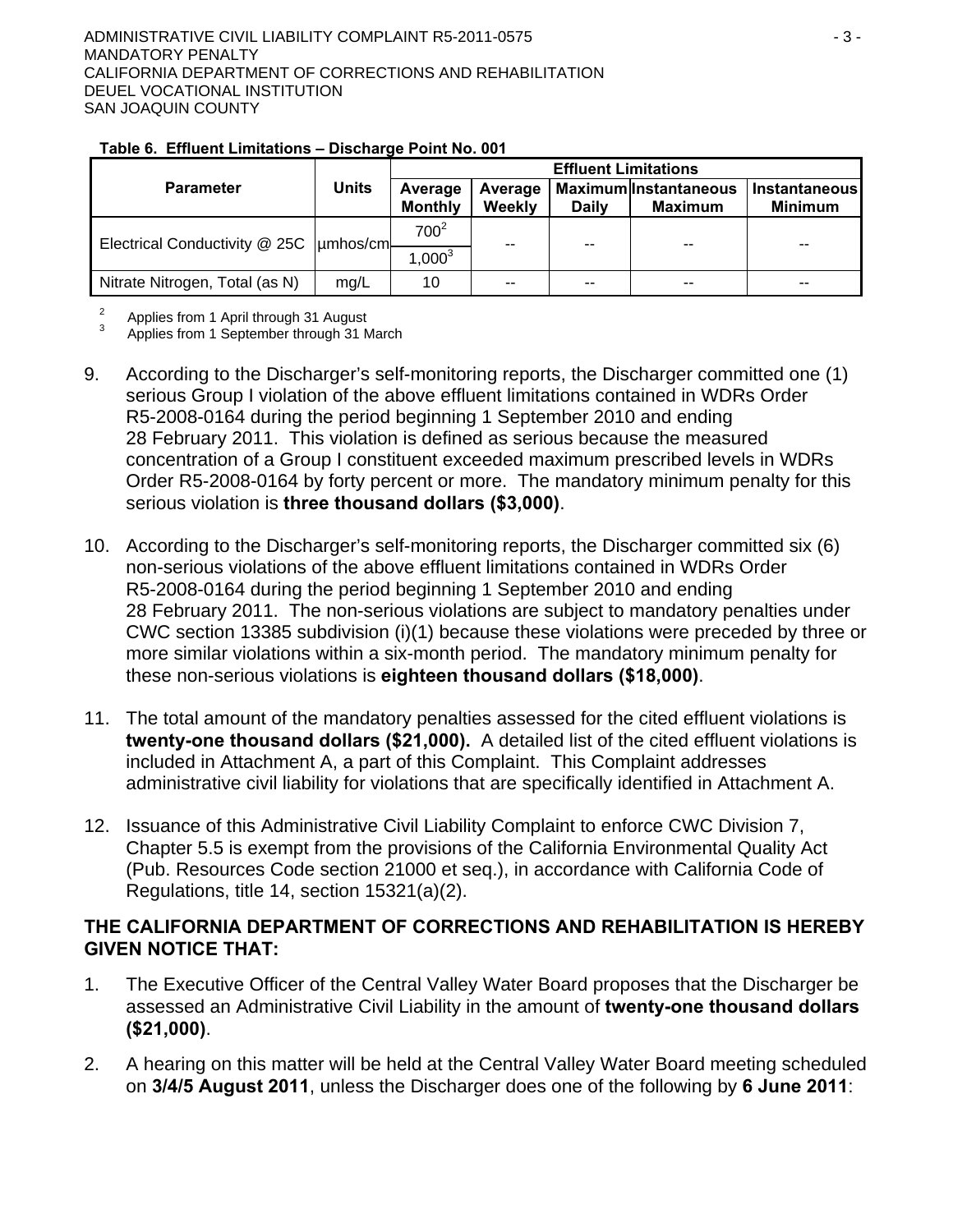ADMINISTRATIVE CIVIL LIABILITY COMPLAINT R5-2011-0575 4 - 4 -MANDATORY PENALTY CALIFORNIA DEPARTMENT OF CORRECTIONS AND REHABILITATION DEUEL VOCATIONAL INSTITUTION SAN JOAQUIN COUNTY

- a) Waives the hearing by completing the attached form (checking off the box next to Option 1) and returning it to the Central Valley Water Board, along with payment for the proposed civil liability of **twenty-one thousand dollars (\$21,000)**;or
- b) The Central Valley Water Board agrees to postpone any necessary hearing after the Discharger requests to engage in settlement discussions by checking off the box next to Option #2 on the attached form, and returns it to the Board along with a letter describing the issues to be discussed; or
- c) The Central Valley Water Board agrees to postpone any necessary hearing after the Discharger requests a delay by checking off the box next to Option #3 on the attached form, and returns it to the Board along with a letter describing the issues to be discussed.
- 3. If a hearing on this matter is held, the Central Valley Water Board will consider whether to affirm, reject, or modify the proposed Administrative Civil Liability, or whether to refer the matter to the Attorney General for recovery of judicial civil liability.
- 4. If this matter proceeds to hearing, the Executive Officer reserves the right to amend the proposed amount of civil liability to conform to the evidence presented, including but not limited to, increasing the proposed amount to account for the costs of enforcement (including staff, legal and expert witness costs) incurred after the date of the issuance of this Complaint through completion of the hearing.

 *Original signed by Frederick Moss for* PAMELA C. CREEDON, Executive Officer

> 6 May 2011 DATE

Attachment A: Record of Violations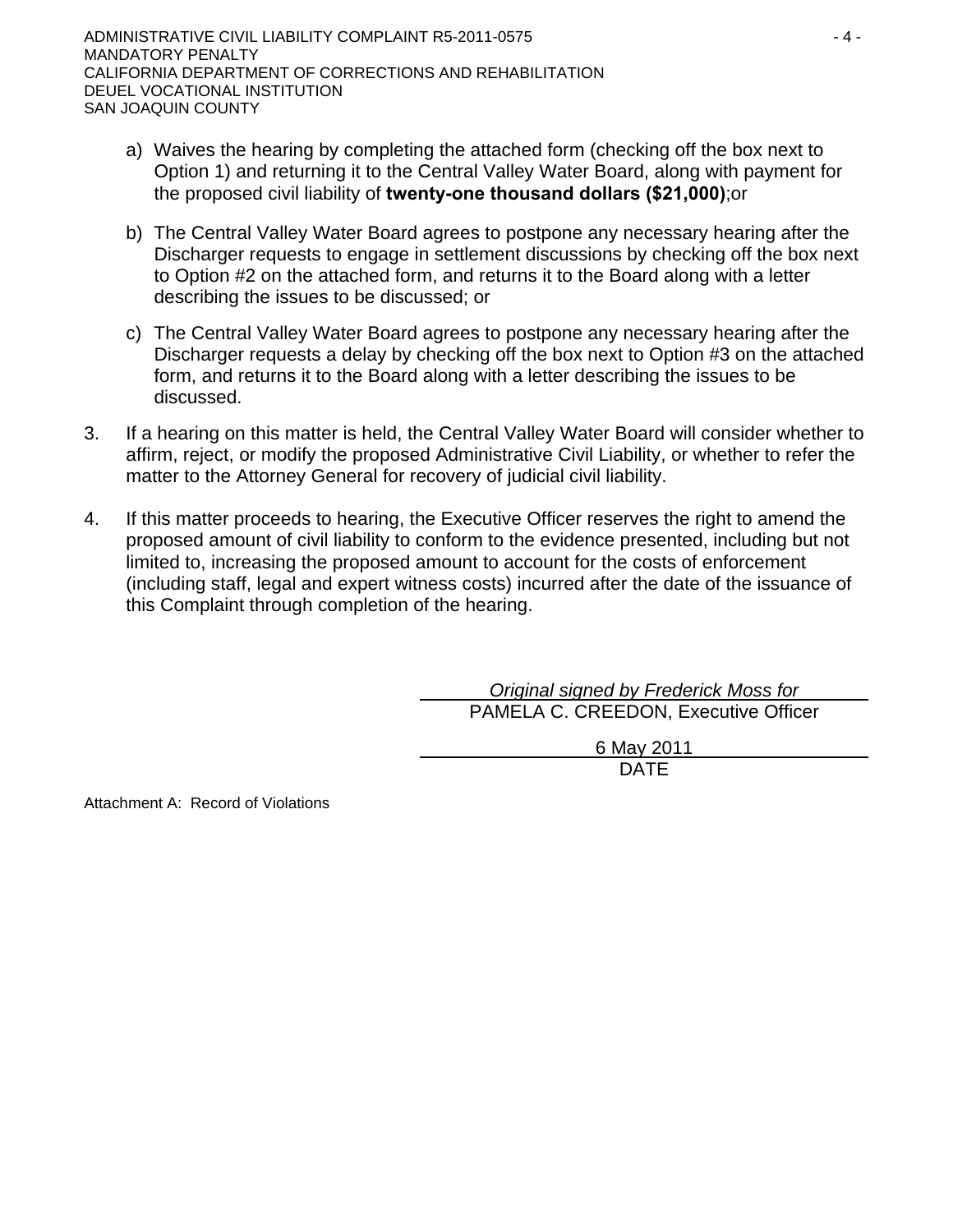### **WAIVER FORM FOR ADMINISTRATIVE CIVIL LIABILITY COMPLAINT**

By signing this waiver, I affirm and acknowledge the following:

I am duly authorized to represent the California Department of Corrections and Rehabilitation (hereafter Discharger) in connection with Administrative Civil Liability Complaint R5-2011-0575 (hereafter Complaint). I am informed that California Water Code section 13323, subdivision (b), states that, "a hearing before the regional board shall be conducted within 90 days after the party has been served. The person who has been issued a complaint may waive the right to a hearing."

### **□** *(OPTION 1: Check here if the Discharger waives the hearing requirement and will pay in full.)*

- a. I hereby waive any right the Discharger may have to a hearing before the Central Valley Water Board.
- b. I certify that the Discharger will remit payment for the proposed civil liability in the full amount of **twentyone thousand dollars (\$21,000)** by check that references "ACL Complaint R5-2011-0575" made payable to the *State Water Pollution Cleanup and Abatement Account*. Payment must be received by the Central Valley Water Board by **6 June 2011**.
- c. I understand the payment of the above amount constitutes a proposed settlement of the Complaint, and that any settlement will not become final until after a 30-day public notice and comment period. Should the Central Valley Water Board receive significant new information or comments during this comment period, the Central Valley Water Board's Executive Officer may withdraw the complaint, return payment, and issue a new complaint. I also understand that approval of the settlement will result in the Discharger having waived the right to contest the allegations in the Complaint and the imposition of civil liability.
- d. I understand that payment of the above amount is not a substitute for compliance with applicable laws and that continuing violations of the type alleged in the Complaint may subject the Discharger to further enforcement, including additional civil liability.

**□** *(OPTION 2: Check here if the Discharger waives the 90-day hearing requirement in order to engage in settlement discussions***.)** I hereby waive any right the Discharger may have to a hearing before the Central Valley Water Board within 90 days after service of the complaint, but I reserve the ability to request a hearing in the future. I certify that the Discharger will promptly engage the Central Valley Water Board Prosecution Team in settlement discussions to attempt to resolve the outstanding violation(s). By checking this box, the Discharger requests that the Central Valley Water Board delay the hearing so that the Discharger and the Prosecution Team can discuss settlement. It remains within the discretion of the Central Valley Water Board to agree to delay the hearing. Any proposed settlement is subject to the conditions described above under "Option 1."

**□** *(OPTION 3: Check here if the Discharger waives the 90-day hearing requirement in order to extend the hearing date and/or hearing deadlines. Attach a separate sheet with the amount of additional time requested and the rationale.)* I hereby waive any right the Discharger may have to a hearing before the Central Valley Water Board within 90 days after service of the complaint. By checking this box, the Discharger requests that the Central Valley Water Board delay the hearing and/or hearing deadlines so that the Discharger may have additional time to prepare for the hearing. It remains within the discretion of the Central Valley Water Board to approve the extension.

(Print Name and Title)

(Signature)

(Date)